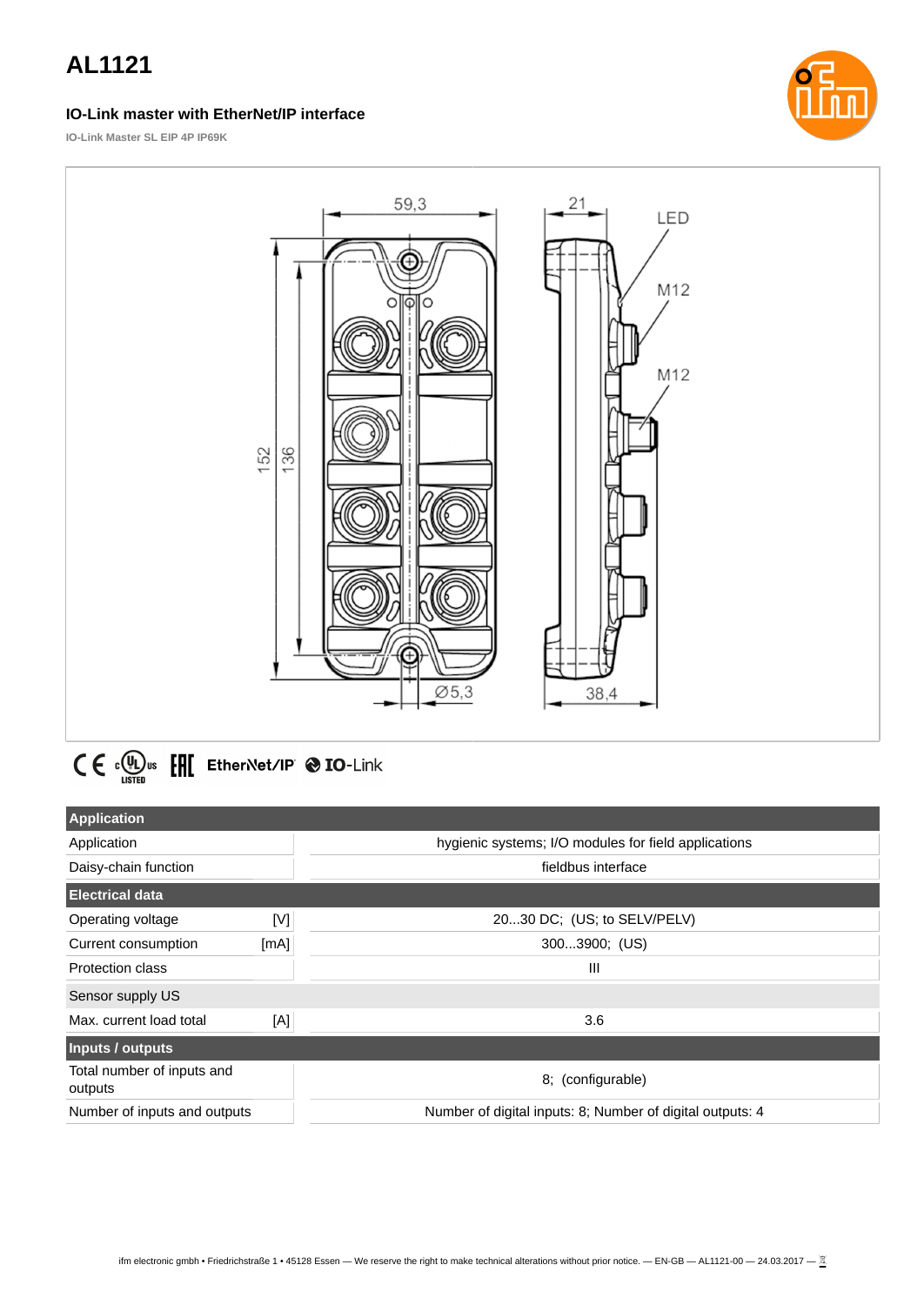#### **IO-Link master with EtherNet/IP interface**

**IO-Link Master SL EIP 4P IP69K**



| <b>Inputs</b>                |             |                                                                                             |                         |  |
|------------------------------|-------------|---------------------------------------------------------------------------------------------|-------------------------|--|
| Number of digital inputs     |             | 8; (IO-Link Port Class A: 4 x 2)                                                            |                         |  |
| Switching level high         | $[{\sf V}]$ | 1130                                                                                        |                         |  |
| Switching level low          | [V]         | 05                                                                                          |                         |  |
| Digital inputs protected     |             | yes                                                                                         |                         |  |
| against short circuits       |             |                                                                                             |                         |  |
| <b>Outputs</b>               |             |                                                                                             |                         |  |
| Number of digital outputs    |             | 4; (IO-Link Port Class A: 4 x 1)                                                            |                         |  |
| Max. current load per output | [mA]        | 300                                                                                         |                         |  |
| Short-circuit proof          |             |                                                                                             | yes                     |  |
| <b>Interfaces</b>            |             |                                                                                             |                         |  |
| Communication interface      |             |                                                                                             | Ethernet; IO-Link       |  |
| Ethernet - EtherNet/IP       |             |                                                                                             |                         |  |
| <b>Transmission standard</b> |             |                                                                                             | 10Base-T; 100Base-TX    |  |
| Transmission rate            |             | 10; 100                                                                                     |                         |  |
| Protocol                     |             | EtherNet/IP                                                                                 |                         |  |
|                              |             | IP address: 192.168.1.250                                                                   |                         |  |
| <b>Factory settings</b>      |             | subnet mask: 255.255.255.0                                                                  |                         |  |
|                              |             | gateway IP address: 0.0.0.0                                                                 |                         |  |
|                              |             | MAC address: see type label                                                                 |                         |  |
|                              |             |                                                                                             | DHCP, BOOTP, static     |  |
| Note on interfaces           |             | DLR (Device Level Ring)                                                                     |                         |  |
|                              |             | Supported network topologies: line<br>ring                                                  |                         |  |
| <b>IO-Link Master</b>        |             |                                                                                             |                         |  |
| Transmission type            |             |                                                                                             |                         |  |
| IO-Link revision             |             | COM1 (4,8 kBaud); COM2 (38,4 kBaud); COM3 (230,4 kBaud)<br>1.1                              |                         |  |
| Number of ports class A      |             | 4                                                                                           |                         |  |
| <b>Operating conditions</b>  |             |                                                                                             |                         |  |
| Ambient temperature          | [°C]        |                                                                                             |                         |  |
| Storage temperature          | [°C]        | $-2560$<br>$-2585$                                                                          |                         |  |
| Max. relative air humidity   | [%]         | 90                                                                                          |                         |  |
| Protection                   |             |                                                                                             |                         |  |
| Protection rating (NEMA 250) |             | IP 65; IP 66; IP 67; IP 69K; (operation with stainless steel protective caps: IP 69K)<br>6P |                         |  |
| Degree of soiling            |             | $\overline{c}$                                                                              |                         |  |
|                              |             | ISO 16750-5                                                                                 | HLP, CC, DB, DC, DD, CA |  |
| Chemical media               |             | NEMA 250 5.13.1                                                                             | AA                      |  |
| <b>Tests / approvals</b>     |             |                                                                                             |                         |  |
|                              |             | EN 61000-6-2                                                                                |                         |  |
| EMC                          |             | EN 61000-6-4                                                                                |                         |  |
| Shock resistance             |             | DIN EN 60068-2-27                                                                           |                         |  |
| Vibration resistance         |             | DIN EN 60068-2-64 2009-04                                                                   |                         |  |
|                              |             | DIN EN 60068-2-6 2008-10                                                                    |                         |  |
| <b>MTTF</b>                  | [years]     | 96                                                                                          |                         |  |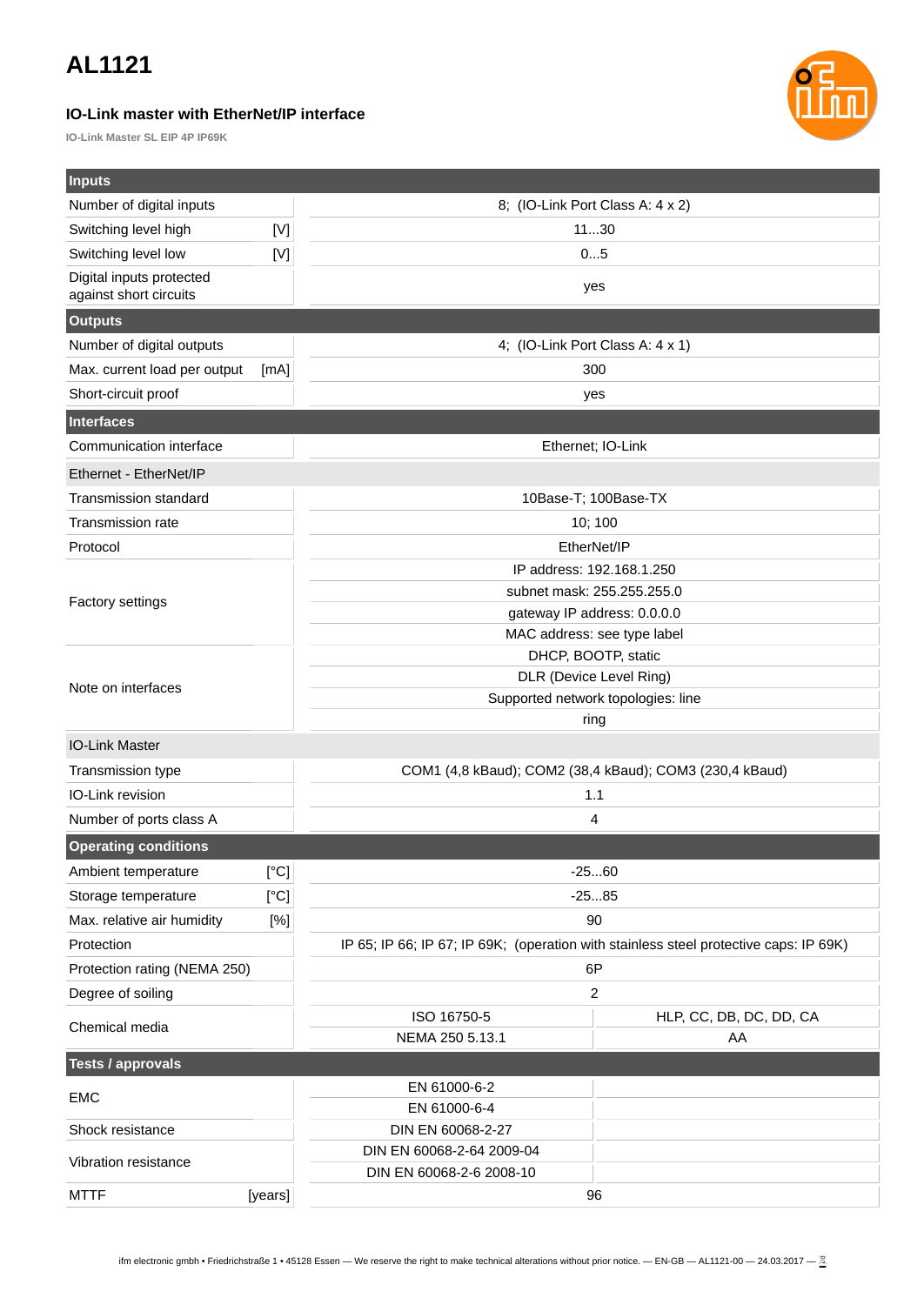### **IO-Link master with EtherNet/IP interface**



**IO-Link Master SL EIP 4P IP69K**

| Mechanical data                            |                                        |                                                                |  |
|--------------------------------------------|----------------------------------------|----------------------------------------------------------------|--|
| Weight                                     | [g]                                    | 273                                                            |  |
| Materials                                  |                                        | housing: PA grey; socket: stainless steel (1.4404 / 316L)      |  |
| Sealing material                           |                                        | EPDM                                                           |  |
| Accessories                                |                                        |                                                                |  |
| Items supplied                             |                                        | Protective cap: 1 x M12, stainless steel, E12542               |  |
| <b>Remarks</b>                             |                                        |                                                                |  |
| Remarks                                    |                                        | For further information please see the operating instructions. |  |
| Pack quantity                              |                                        | 1 pcs.                                                         |  |
| <b>Electrical connection - Ethernet</b>    |                                        |                                                                |  |
| Connector: M12; Sealing: EPDM              |                                        |                                                                |  |
|                                            |                                        |                                                                |  |
|                                            |                                        |                                                                |  |
|                                            |                                        |                                                                |  |
|                                            |                                        |                                                                |  |
|                                            |                                        |                                                                |  |
|                                            |                                        |                                                                |  |
|                                            |                                        |                                                                |  |
| <b>IN / OUT X21, X22</b>                   |                                        |                                                                |  |
| 1                                          | $TX +$                                 |                                                                |  |
| $\overline{\mathbf{c}}$                    | $RX +$                                 |                                                                |  |
| 3                                          | TX-                                    |                                                                |  |
| 4                                          | $RX -$                                 |                                                                |  |
| 5                                          | not used                               |                                                                |  |
| Electrical connection - Process connection |                                        |                                                                |  |
| Connector: M12; Sealing: EPDM              |                                        |                                                                |  |
|                                            |                                        |                                                                |  |
|                                            |                                        |                                                                |  |
|                                            |                                        |                                                                |  |
|                                            |                                        |                                                                |  |
|                                            |                                        |                                                                |  |
|                                            |                                        |                                                                |  |
| IO-Link Port Class A X01X04                |                                        |                                                                |  |
| $\mathbf 1$                                |                                        |                                                                |  |
| 2                                          | Sensor supply (US) L+<br>digital input |                                                                |  |
| 3                                          | Sensor supply (US) L-                  |                                                                |  |
| 4                                          | C/Q IO-Link                            |                                                                |  |
| 5                                          | not used                               |                                                                |  |
|                                            |                                        |                                                                |  |
| Electrical connection - voltage supply     |                                        |                                                                |  |
| Connector: M12                             |                                        |                                                                |  |